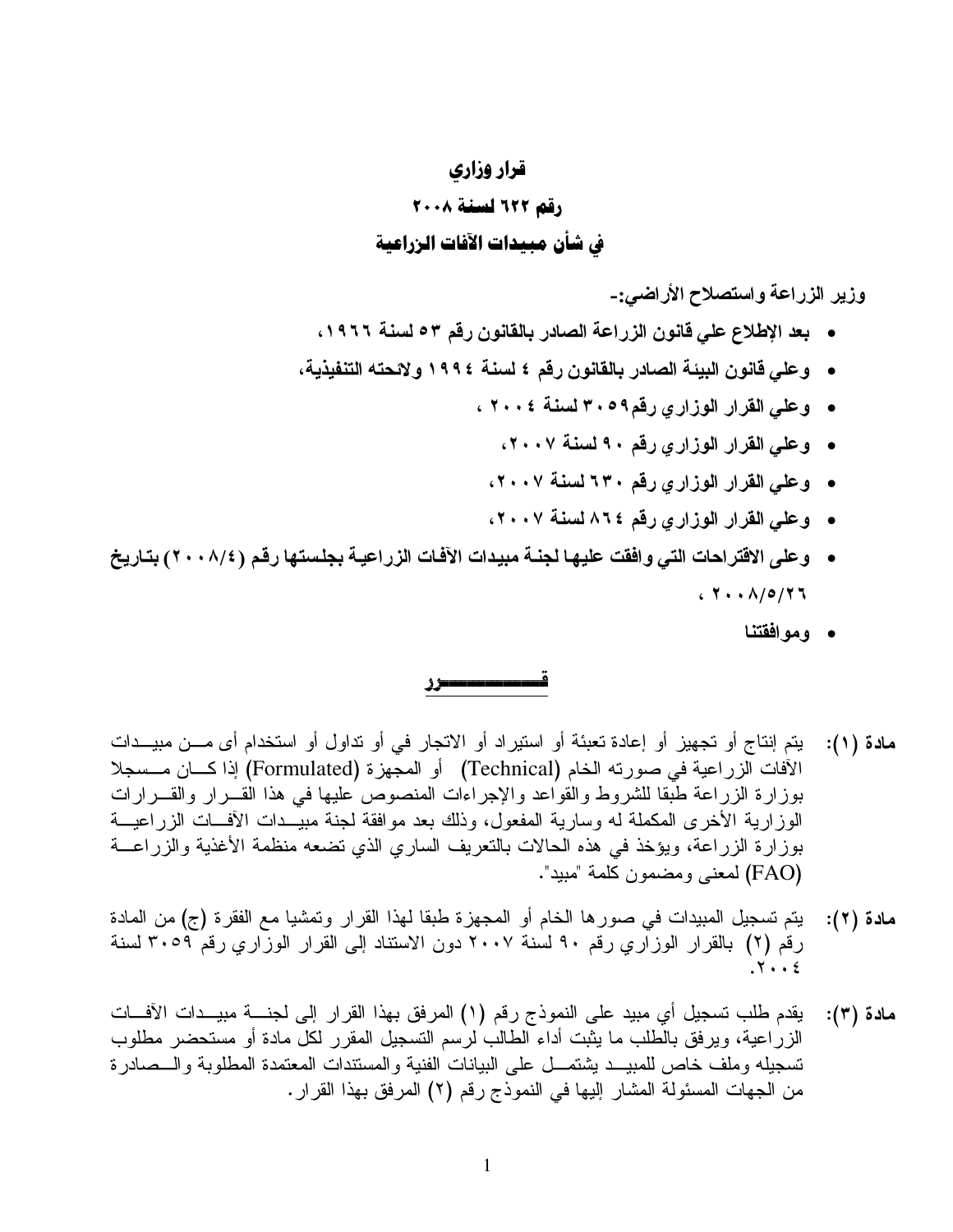- مادة (٤): بلتزم طالب التسجيل بأن يقدم بدون مقابل العينات اللازمة لإجراء التجارب والتحاليـــل علــــى المبيد المطلوب تسجيله في صور ه الخام أو المجهزة وذلك بالكميات التي تحددها لجنــــة مبيـــدات الأفات الزراعية، مصحوبة بطلب لإجراء النجارب على المبيد المطلوب تسجيله وإجـــراء النحاليـــل اللازمة لتسجيل المبيد على النموذجين رقمي (٢ ، ٤) المرفقين بهذا القرار . تعتبر العينات المقدمـــة بدون قيمة، ويتم الإفراج الجمركـي بناء علـي الموافقة الفنية التي يعتمدها أمين اللجنة وذلك للتجريب في المحطات التي تحددها لجنة مبيدات الأفات الزراعية، ويحظر على هذه المحطات التعامل مع أي عينات لم يتم الموافقة على تجريبها صراحة، وعلى مقدم الطلب سداد قيمة المواد القياسية للتحليـــل (Standard Analytical Samples) من المادة الفعالة والشوائب الرئيسة التي قد تصاحبها، وفسي حالة عدم توفر هذه المواد من المصادر المعتمدة لدى اللجنة بجب على مقدم الطلب توفير ها.
- دة (٥): لا يتم تسجيل المبيد إلا بعد قيام المعمل المركزي للمبيدات بتحديد المواصفات الكيميائية والطبيعيـــة مادة (٥): التي يتم تسجيله على أساسها وبعد اجتيازه لمراحل التجريب وثبوت فاعليته ضد الأفسة المسستهدفة واستكمال ملف البيانات الفنية له طبقًا للنموذج رقم (٢) المرفق بهذا القرار ، ويلتزم صـاحب المصلحة بتقديم كافة المعلومات التفصيلية الخاصة بطرق تحليل المبيد المطلوب تسجيله وطرق تحليل الشوائب المصـاحبة لـه وكذلك قيم خواصـه الكيميائية والطبيعية، ويطبق ذلك بالنسبة لعينات المبيد المقدمة فـــي كل مرحلة من مراحل التجريب. للجنة مبيدات الأفات الزراعية الموافقة على طلب المعمل المركزي للمبيدات الاستعانة بأحد معامل التحليل المعتمدة داخل أو خارج جمهورية مصر العربية فـــي حالــــة الضرورة.
- مادة (٦): يتم تجريب المبيد المطلوب تسجيله بمعرفة محطات البحوث التي تحددها لجنــــة مبيـــدات الأفــــات الزراعية، وذلك لمدة ثلاث مواسم زراعية متماثلة ومتتالية للمبيـــدات النقليديـــة ( Conventional Pesticides) وموسمين زراعيـــين متمـــاثلين ومنتـــالين للمبيـــدات الحيويـــة (Biopesticides) والمستخلصات النباتية (Plant Extracts) وموسم زراعي واحــد لمركبـــات النحــــاس والكبريـــت والزيوت والجاذبات بمختلف أنواعها ما لم نكن مخلوطة بمبيدات نقليدية. في حالة اجتيـــاز المبيـــد لمراحل التجريب، تصدر لجنة مبيدات الأفات الزراعية إخطار التوصية بناءً على تقـــارير تقـــدمها المعاهد والمعامل البحثية المختصة خلال المدة الزمنية التي تحددها وتعلنها اللجنة. يتم الاستثناء من شرط نتالي مواسم النجريب في حالة وجود أسباب نوافق عليها اللجنة.
- مادة (٧): للجنة مبيدات الأفات الزراعية عند الضرورة وبعد النتسيق مع الجهات المعنية الأخـــرى ذات الصلة بهذا الشأن الموافقة على استيراد أعداء حيوية (طفيليات ومفترسات) "غيــــر موجــــودة" فــــي جمهورية مصر العربية وذلك لتقييم فاعليتها ضد أفات "وافدة أو غازية" تمهيـــدا لتـــسجيلها حـــسب الضوابط التي تضعها اللجنة.
- دة (٨): تتولَّى لجنة مبيدات الأفات الزراعية، بالتعاون مع اللجنة القومية للأمان الحيوي المشكلة بقرار وزير مادة (۸): الزراعة واستصلاح الأراضي رقم (١٠١٦) لسنة ٢٠٠٧ إختبار فاعلية الأصناف المهندسة بصفات وراثية نكسبها صفة المكافحة لبعض الأفات أو صفة نحمل مبيــدات الـمــشائش المـــصـاحبة لـهـــذه الأصناف. في حالة اجتياز هذه الأصناف للاختبار ات يمكن للجنة البت في تسجيلها.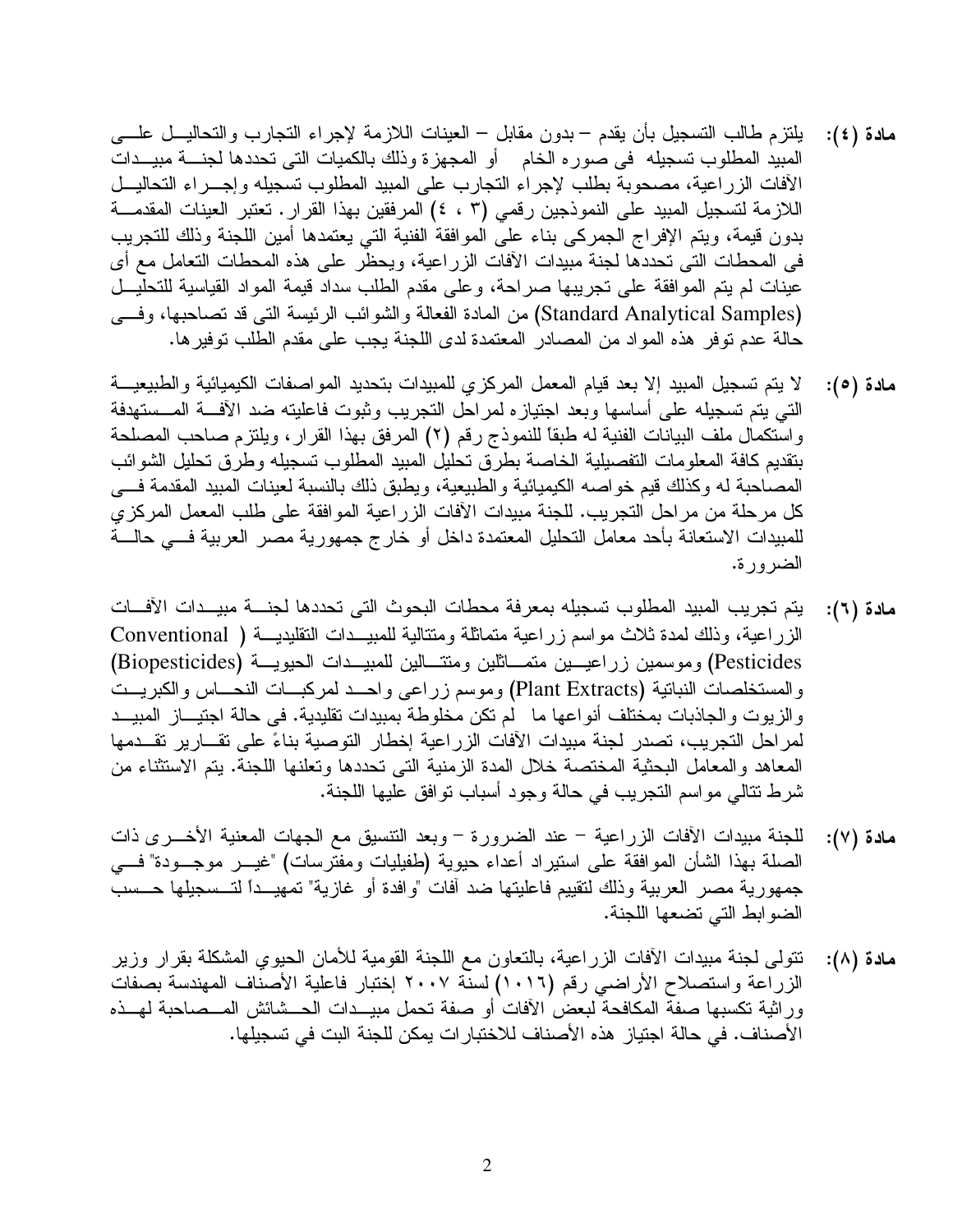- مادة (٩): تصدر لجنة مبيدات الأفات الزراعية قرارها بالموافقة على تسجيل المبيد بعد تحكيم ملف التــسجيل وفقا للنموذج رقم (٢) المرفق بهذا القرار وذلك بعد عرض نتيجة التحكيم على اللجنة وإجازتهـا. تصدر شهادة تسجيل المبيد طبقا للنموذج رقم (٥) المرفق بهذا القرار بتوقيع رئيس اللجنــــة أو مـــن ينوب عنه بعد التأكد من إدراج المادة الفعالة له بالملحق رقــم (١) للقـــرار الـــوزاري ٦٣٠ لـــسنة ٢٠٠٧. تصدر شهادة التسجيل من ثلاث نسخ: تسلم النسخة الأولى لطالب التسجيل، وتحفظ النسخة الثانية بأمانة اللجنة، ونرسل النسخة الثالثة إلى المعمل المركزي للمبيدات. بناء علـــي طلـــب مـــن صاحب المصلحة تصدر اللجنة شهادات تسجيل من أجل التصدير للمبيدات غيـــر المـــسجلة محليــــا بشرط أن نكون هذه المبيدات مخلقة أو مجهزة بالمناطق الحرة وذلك بعد موافقة اللجنة على الملــف الفني والعلمي لنلك المبيدات.
- مادة (١٠): تعد أمانة لجنة مبيدات الآفات الزراعية سجلاً خاصاً نقيد فيه المبيدات التي تقـــرر تـــسجيلها طبقـــا لأحكام هذا القرار وذلك بأرقام مسلسلة حسب نواريخ اعتمادها للتسجيل. لا يجــوز نكـــرار الاســـم النجاري أو إعطاء إسم نجاري مشابه لاسم مبيد آخر مسجل أو نسمية المبيد بالاسم الشائع له أو برقم کو دی.
- مادة (١١): تسري شهادة تسجيل المبيدات "المجهزة" لمدة (٦) ست سنوات من تاريخ صدور ها طبقًا للنموذج رقم (٥) المرفق بهذا القرار ، مع إعادة تقييم فاعلية المبيد في بداية السنة الثالثـــة مـــن ســـريان شــــهادة التسجيل، وتجدد هذه الشهادة بعد أن يقدم صاحب المصلحة طلبًا لإعادة تقييم الفاعلية مرة أخرى في بداية السنة السادسة لسريان الشهادة، ويتم النظر في هذا الطلب بذات الإجراءات المقررة للتــسجيل وذلك طبقًا لمواد هذا القرار والمواد المكملة له في القرارات الوزارية الأخرى سارية المفعول، على أن نقتصر مدة إجراء تجارب إعادة نقييم الفاعلية على موسم زراعي واحد.
- مادة (١٢): تلغي شهادة تسجيل أي مبيد في حالة مخالفة شروط التسجيل مع مراعاة المهلة المنـــصـوص عليهـــا بالقرار الوزاري رقم ٩٠ لسنة ٢٠٠٧، ويخطر صاحب المصلحة بالإلغاء في خطاب مسجل بعلــم الوصول على عنوانه الثابت بطلب التسجيل.
- مادة (١٣): لا يجوز النتازل عن شهادة التسجيل للغير إلا في حالة انتقال ملكية الجهة المسجل المبيد بإسمها إليه بشرط نقديم كافة المستندات الرسمية التي تحددها لجنة مبيدات الآفات الزر اعية في هذا الخصوص.
- ملدة (١٤): يمكن تسجيل "المنتج الخام" لمبيدات الأفات الزراعية بشهادة تسري لمدة ست سنوات اعتبـــاراً مـــن تاريخ صدورها طبَّقًا للنموذج رقم (٥) المرفق بهذا القرار وذلك بعــد تحديـــد المعمـــل المركـــزي للمبيدات لمواصفاته الفنية وقبول اللجنة لنتيجة تحكيم الملفات الخاصة به. يتم تجديد التـــسجيل بنــــاءً على طلب صاحب المصلحة بشرط مطابقة المنتج الخام للمواصفات الفنية التي تم تسجيله عليها.
- مادة (١٥): يعتمد أمين لجنة مبيدات الأفات الزراعية البطاقة الاستدلالية الخاصة بالمبيد والتي تسرى لمدة عـــام من ناريخ صدورها أو حتى نهاية سريان شهادة التسجيل أيهما أقرب. نبين البطاقة جميع البيانـــات الفنية والإرشادية الموضحة بالنموذج رقم (٦) المرفق بهذا القرار . يحدد لون البطاقة الاستدلالية طبقا لتقسيم المبيدات الذي توصبي به منظمة الصحة العالمية (WHO).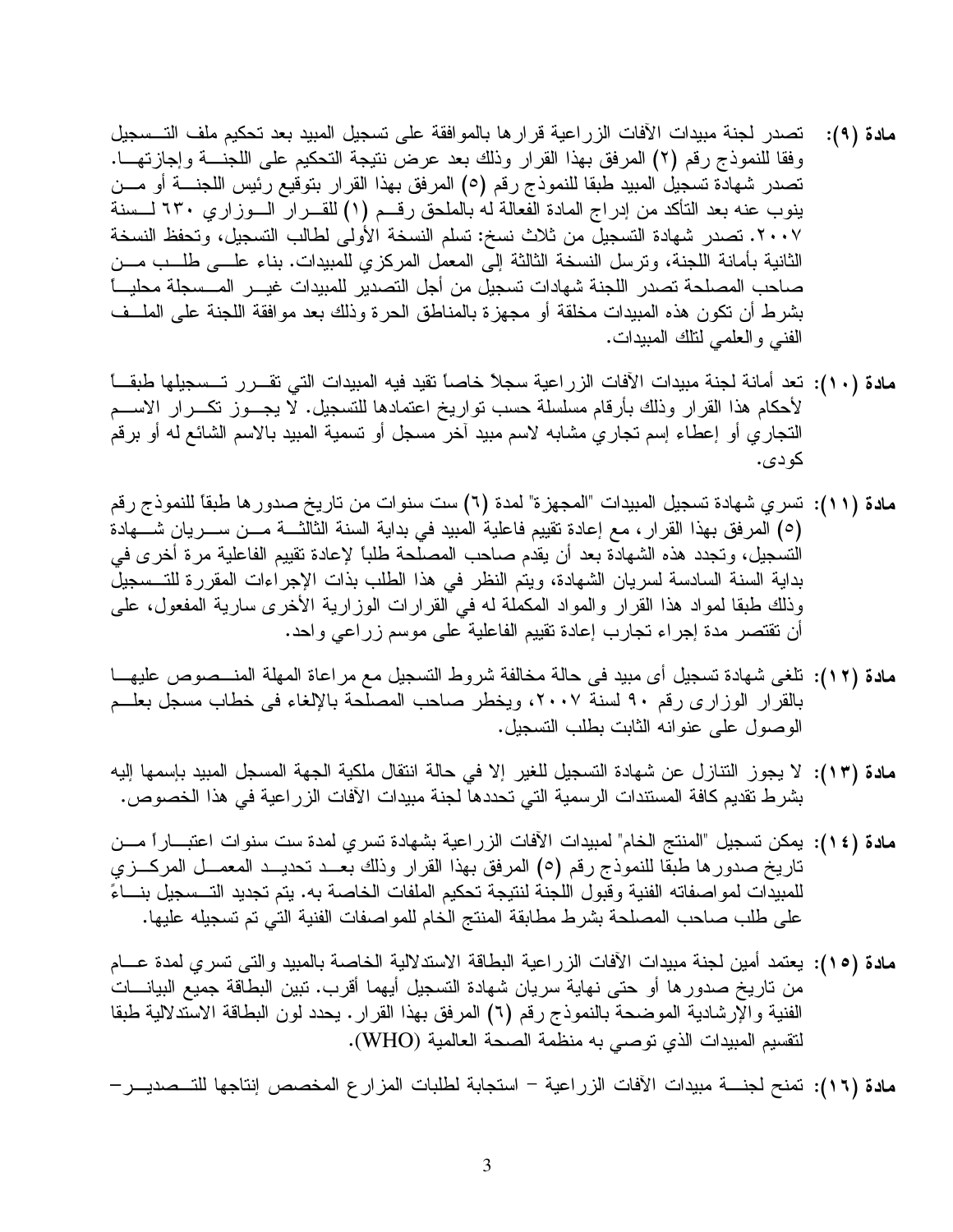توصيات إضافية لمكافحة أفسة ما علسى محصول ما باستخدام مبيد مسجل في مصر وموصبي بسه فعلا لمكافحة نلك الأفة ولكن على محصول أخر (Off label)، ونكون النوصية بناءً علـــي طلـــب صـاحب المصلحة لمدة عام قابل للتجديد. لا نتطبق هذه المادة على مبيدات الحشائش إلا اذا ثبت أمان المبيد على المحصول المستهدف.

- مادة (١٧): مراعاة لظروف الزراعة المصرية، يمكن للجنة مبيدات الأفات الزراعية نكليف المعهد أو المعمـــل المختص بدر اسة وتحديد مدى الحاجة لاستخدام مبيد لا يوجد ضمن قوائم المبيــدات التـــى وافقــت المفوضية الأوروبية على قبول تسجيلها أو في قوائم المبيدات المسجلة بهيئة حماية البيئة الأمريكية. في حالة توصية المعهد أو المعمل المختص بوجود حاجة فعلية، توافق اللجنة على إصـــدار شــــهادة تسجيل وبطاقة استدلالية مؤقتتين ومحددتي المدة بشرط ألا يكون عدم إدراج المبيد في هذه القـــوائم لأسباب نتعلق بالصحة العامة أو الببئة.
- مادة (١٨): لا يجوز الموافقة على استيراد أي مبيد من مبيدات الآفات الزراعية بغرض الاتجـــار إلا إذا كــــان مسجلاً بوزارة الزراعة، وفي حالة الموافقة على الاستيراد يجب أن يكون مقدم طلب الاســـتيراد أو من يتم الاستير اد لحسابه حاصلاً على ترخيص بالاتجار في المبيدات طبقاً لأحكام هذا القر ار . فـــي حالة موافقة لجنة مبيدات الأفات الزراعية على الطلب يقوم رئيس اللجنة أو من ينوب عنه باعتمـــاد المو افقة الفنية للاستير اد.
- مادة (١٩): نَسري الموافقة الفنية لاستيراد المبيدات لمدة سنة أشهر ونلغي نلقائياً في نهاية المدة، ويجوز لرئيس لجنة مبيدات الآفات الزراعية أو من ينوب عنه مد سريان هذه الموافقة لمدة ستة أشهر أخرى بنساءً على طلب يتقدم به صاحب المصلحة قبل انتهاء مدة الموافقة الأولى. يتم الإفراج الجمركي عــن الرسائل المستوردة بموافقة من أمين اللجنة بعد تحقق المعمل المركزي للمبيدات من مطابقة عينــــات هذه الرسائل للمو اصفات الفنية المسجلة لديه.
- ملدة (٢٠): للجنة مبيدات الأفات الزراعية أن تصرح باستيراد كميات "محددة الإسم ومحدودة الكمية" من مبيدات الأفات الزراعية غير المسجلة وذلك لأغراض النجارب والبحوث العلمية بناءً علـــي طلـــب إحـــدى الجامعات أو المراكز البحثية المتخصصة على أن تجرى التجارب والبحوث في محطات التجـــارب الخاصة بالجهات الطالبة، وتوافي اللجنة بنتائج التجارب ولا تكون اللجنة ملتزمة بها عند تقييم المبيد للتسجيل طبقا لأحكام هذا القرار ، وتصدر الموافقة الفنية على الإفراج الجمركي بتوقيع مـــن أمـــين اللجنة ونتحمل الجهات المستوردة المسئولية حيال المخاطر المحتملة أو المترتبة على تجريب هــذه المبدات.
- مادة (٢١): للجنة مبيدات الأفات الزراعية أن توافق على استيراد مبيد غير مسجل وذلك للاستخدام في المزار ع المخصص إنتاجها للتصدير ، ويكون التصريح باستيراد المبيد في هذه الحالة بمثابة تصريح مؤقــت ويصدر أمين اللجنة الموافقة الفنية للإفراج الجمركي وبالكميات التي تحددها اللجنة بما يتناسب مـــع المساحة المطلوب معاملتها لهذا المبيد وبالشروط التالية:
- أ– أن يكون المبيد المطلوب استيراده جديرًا بالانتماء الى الملحق رقم (١) بالقرار الـــوزاري رقـــم ٦٣٠ لسنة ٢٠٠٧.

ب– أن يقدم صاحب المصلحة بيانا معتمدا من مديرية الزراعة المختصة بالمساحة سواء المـــذكورة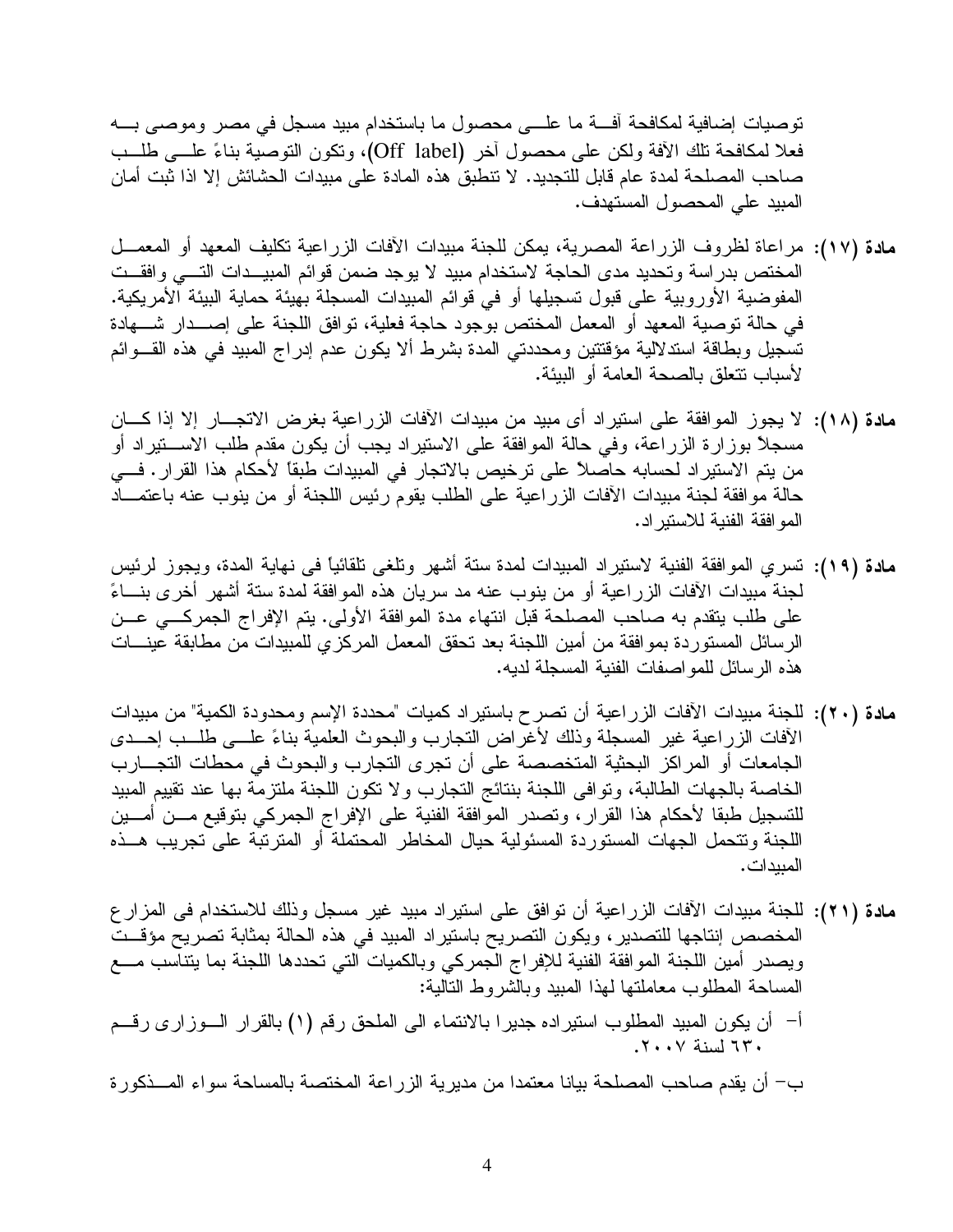بالحيازة أو المؤجرة من الغير أو المتعاقد عليها والمحاصيل التبي سيتم زراعتهــــا والمطلـــوب استخدام المبيد فيها. تخطر وتكلف مديرية الزراعة المختصة بمتابعة استخدام هذه المبيدات مع إعداد نقرير معتمد في نهاية الموسم وفقًا للنموذج رقم (٧) الملحق بهذا القرار، ويرســـل هـــذا النموذج إلى لجنة مبيدات الأفات الزراعية بالوزارة، وعلى الشركة المستوردة للمبيــد متابعـــة نقديم المعلومات التبي نفيد مراحل استخدام المبيد أولاً بأول.

- ج– أن يدون علمي عبوات المبيد باللغة العربية وبخط واضح ومميز لا يسهل محوه ويتناســـب مـــع حجم العبوة عبارة "غير قابل للتداول أو الاتجار" مع بيان اسم الجهة التي تم الاستير اد لحسابها، وذلك بالإضافة إلى البيانات الأخرى الواجب إثباتها على البطاقة الاستدلالية للمبيد.
- د– لا يسمح باستير اد نفس المبيد أو أي مبيد آخر له نفس المادة الفعالة للمرة الثانية لنفس الاستخدام لموسمِّ آخر إلا إذا تقدمت الشركة المستوردة بطلب مستوفٍ لكافة المستندات اللازمة لتــسجيلُ هذا المبيد طبقا لأحكام هذا القرار ، بالإضافة إلى ما يفيد رسمياً تصدير المنتجات الزراعية التي استخدم هذا المبيد من أجلها. في هذه الحالة يمكن السماح باستير اد المبيد لهذا الاستخدام إلى أن يتم تسجيله. ويستثني من شرط طلب التسجيل الحالات التي لا تزيد المساحة الإجمالية المطلوب لها المبيد عن مائة فدان.
- ه– يتم الغاء كل الموافقات الفنية للاستيراد التي صدرت لهذا الغرض في حالة مخالفة المستورد لأي من الشروط التـي وردت فـي هذه المـادة أو اذا ثبت أن المبيد قد فقد أهلية الانتماء للملحق رقـــم (١) بالقرار الوزاري رقم ٦٣٠ لسنة ٢٠٠٧ أو في حالة حدوث أي أثار جانبية نرى اللجنة خطورتها نتيجة استخدام المبيد، ويتحمل صاحب المصلحة في هذه الحالة التعويض عن كل ما يترتب على ذلك من أثار أو أضرار .
- مادة (٢٢): لا يتم تداول مبيدات الأفات الزراعية إلا في عبوات ملصق عليها بطاقة استدلالية كاملــــة البيانــــات المشار اليها في النموذج رقم (٦) والمنصوص عليها في المادة (١٥) من هذا القرار، ويقوم المعمل المركزي للمبيدات باختبار هذه العبوات قبل الإفراج عنها وفقاً للنموذج رقم (٨) المرفق بهذا القرار وفي ضوء المواصفات القياسية المصرية.
- مادة (٢٣): في حالة تجهيز أي مبيد محليًا يتم الموافقة على استيراد المنتج الخام والمذيبات والمـــواد الإضــــافية والمواد المساعدة اللازمة لعمليات النجهيز بالكميات النبي نحددها لجنة مبيدات الأفات الزراعية بمسا يتناسب مع الكمية المطلوبة من المستحضر النهائي وبشرط أن نكون هذه المواد ضــــمن المكونــــات المسجل عليها هذا المبيد. في حالة تخليق أي مبيد محليا، توافق اللجنة على استيراد المواد الوسيطة التي تدخل في عملية التخليق بالكميات التي تحددها اللجنة في ضوء المطلوب من المنتج النهائي. تتم عمليات التخليق والتجهيز وإعادة التعبئة في المصانع المرخص لها حسب الشروط الواردة في مواد هذا القرار والمواد المكملة من القرارات الوزارية الأخرى سارية المفعول. تصدر الموافقـــة الفنيـــة على الافراج الجمركي عن هذه المواد بنوقيع أمين اللجنة.
- مادة (٢٤): يقدم صاحب المصلحة إلى المعمل المركز ى للمبيدات طلباً لترخيص مصنع بغرض تخليق أو تجهيز أو إعادة تعبئة مبيدات الآفات الزراعية المسجلة محليا على النموذج رقم (٩) المرفق بهــذا القـــرار مصحوبا بموافقات وزارة الصناعة وجهاز شئون البيئة والوحدة المحلية المختصة طبقـــا للقـــوانين المنظمة للصناعة وحماية البيئة والقوانين واللوائح المنظمة للمحال الصناعية والتجارية ذات الأنشطة الخطرة والمقلقة للراحة وما يفيد القيد بالسجل النجاري والبطاقة الضريبية. يقوم المعمــل بفحــص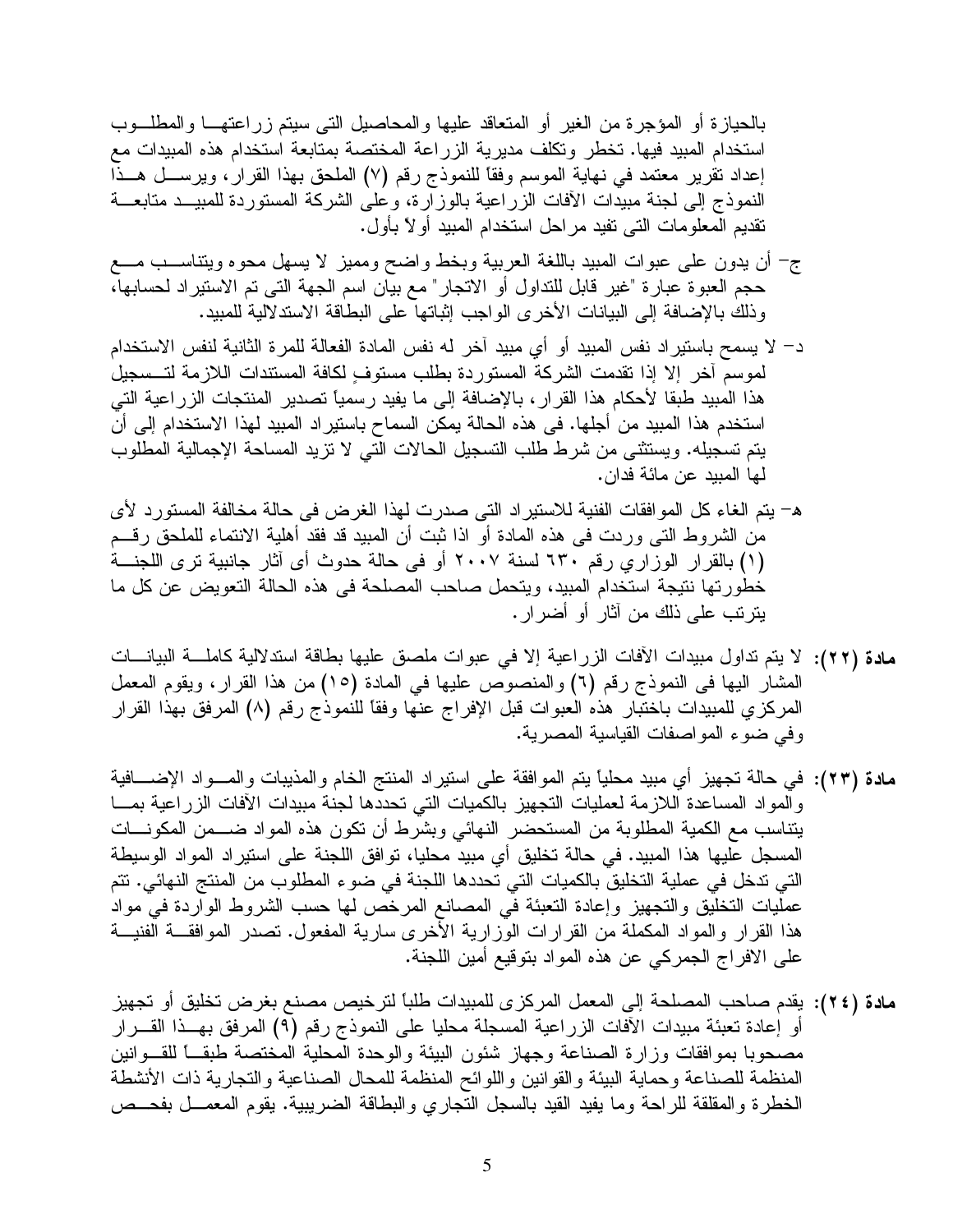الملف المقدم ونقوم لجنة بشكلها المعمل بإجراء المعاينة وإعداد نقرير يقدمه المعمل البي لجنة مبيدات الأفات الزراعية. في حالة موافقة اللجنة يتم إصدار نرخيص أو تجديد تـــرخيص المـــصنع علــــي النموذج رقم (١٠) المرفق بهذا القرار، على أن يكون المدير المـــسئول وكـــذلك مـــسئول الأمـــن الصناعي من الحاصلين على درجة البكالوريوس في مجال مناسب للتخـــصص بـــشرط احتيـــاز هم للدورات التدريبية التي تحددها اللجنة. لا يجوز للمصانع المرخص لها من اللجنة تخليق أو تجهيز أو إعادة نعبئة أو نخزين مبيدات أو أي مواد أخرى غير المبيدات الزراعية المسجلة للاستخدام المحلي.

- مادة (٢٥): يسري الترخيص المشار اليه في المادة رقم (٢٤) من هذا القرار لمدة ثلاث ســـنوات مـــن تـــاريخ صدوره ويجوز نجديده بذات الشروط والإجراءات على أن يقدم طلب التجديـــد قبـــل نـهايــــة مـــدّة الترخيص بثلاثة أشهر على الأقل. يلغي الترخيص بقرار من لجنة مبيدات الآفات الزراعية في حالة مخالفة أحد شروط النرخيص المحددة بمواد هذا القرار والقرارات الوزارية الأخرى المكملة وسارية المفعول. يخطر صاحب المصلحة بخطاب مسجل بعلم الوصول بقرار مسبب للإلغاء على أن ينفـذ الإلغاء بعد ثلاثة أشهر من ناريخ هذا الإخطار، ويسمح بإعادة النرخيص بعد مضـي سنة علـي الأقل من تاريخ الإلغاء.
- مادة (٢٦): لا يجوز الاتجار في مبيدات الأفات الزراعية المسجلة إلا في محال ولا تخزن إلا في مخازن معـــدة لمهذا الغرض ومستوفاة لشروط النرخيص طبقا لأحكام القانون رقم ٤٥٣ لـــسنة ١٩٥٤ فـــي شــــأن المحال الصناعية والتجارية. يقدم طلب الترخيص على النموذج رقم (١١) المرفق بهذا القرار إلى مديرية الزراعة التابع لـها المـحل أو المخزن مصـحوبـا بموافقة الوحدة المحلية التابـع لـها، كذلك مـا يفيد القيد بالسجل النجاري والبطاقة الضريبيــــــة وتسديد الرسم المقــــرر . بعد موافقـــة لجنــــة مبيـــدات الأفات الزراعية على طلب الترخيص يتم إصدار الترخيص بمعرفة مديرية الزراعة على النمـــوذج رِ قم (١٢) المرفق بهذا القرار ً على أن يكون المدير المسئول بهذه المنشآت مـــن بـــين المهندســـين الزراعيين من حملة بكالوريوس العلوم الزراعية الذين اجتازوا الدورات التدريبية التي تحددها لجنة مبيدات الأفات الزراعية. يسري الترخيص بالاتجار لمدة ثلاث سنوات من تاريخ صــــدوره ويجـــدد بذات الشروط والإجراءات على أن يقدم طلب النجديد إلى مديرية الزراعة المختصة قبل نهاية مـــدة الترخيص بثلاثة أشهر على الأقل. تحتفظ مديرية الزراعة المختصة بسجل خاص للمحال والمخازن المر خص لها.
- مادة (٢٧): يقوم مسئول الرقابة على المبيدات بمديرية الزراعة، بمفرده أو بالاشتراك مع مندوب إحدى الجهات المختصة التي نتمتع بحق الضبطية القضائية، بالرقابة والمتابعة والتفتــبش علـــي محـــال الاتجـــار والمخازن التي توجد بها مبيدات الآفات الزراعية للتحقق من استيفاء هذه المنشآت لشروط الترخيص والإذن بالاتجار والتأكد من وجود المستندات الأساسية ومن بينها صور شهادات التحليل والتــسجيل للمبيدات الموجودة بالمحل أو المخزن وشهادة سارية نفيد اجتياز المدير المسئول للدورات التدريبيــــة التبي تحددها اللجنة، وذلك حسب مواد هذا القرار والمواد المكملة له بالقرارات الوزاريــــة الأخــــرى سارية المفعول. يحق لمندوب الرقابة أخذ عينات من هذه المبيدات والتحفظ عليها في حالات الاشتباه بموجب محضر "اشتباه وإثبات حالة وتحفظ" طبقاً للنموذج رقم (١٣) المرفق بهذا القرار .
- مادة (٢٨): يحق لمندوب الرقابة على المبيدات، بمفرده أو بصحبة مندوب من الجهات المختصة التي لها صــــفة الضبطية القضائية، أخذ عينات بدون مقابل من مبيدات الأفات الزراعيــــة الموجـــودة بالمحــــال أو المخازن أو المصانع أو غيرها والنحفظ على الكميات الموجودة منها بموجب محضر "اشتباه وإثبات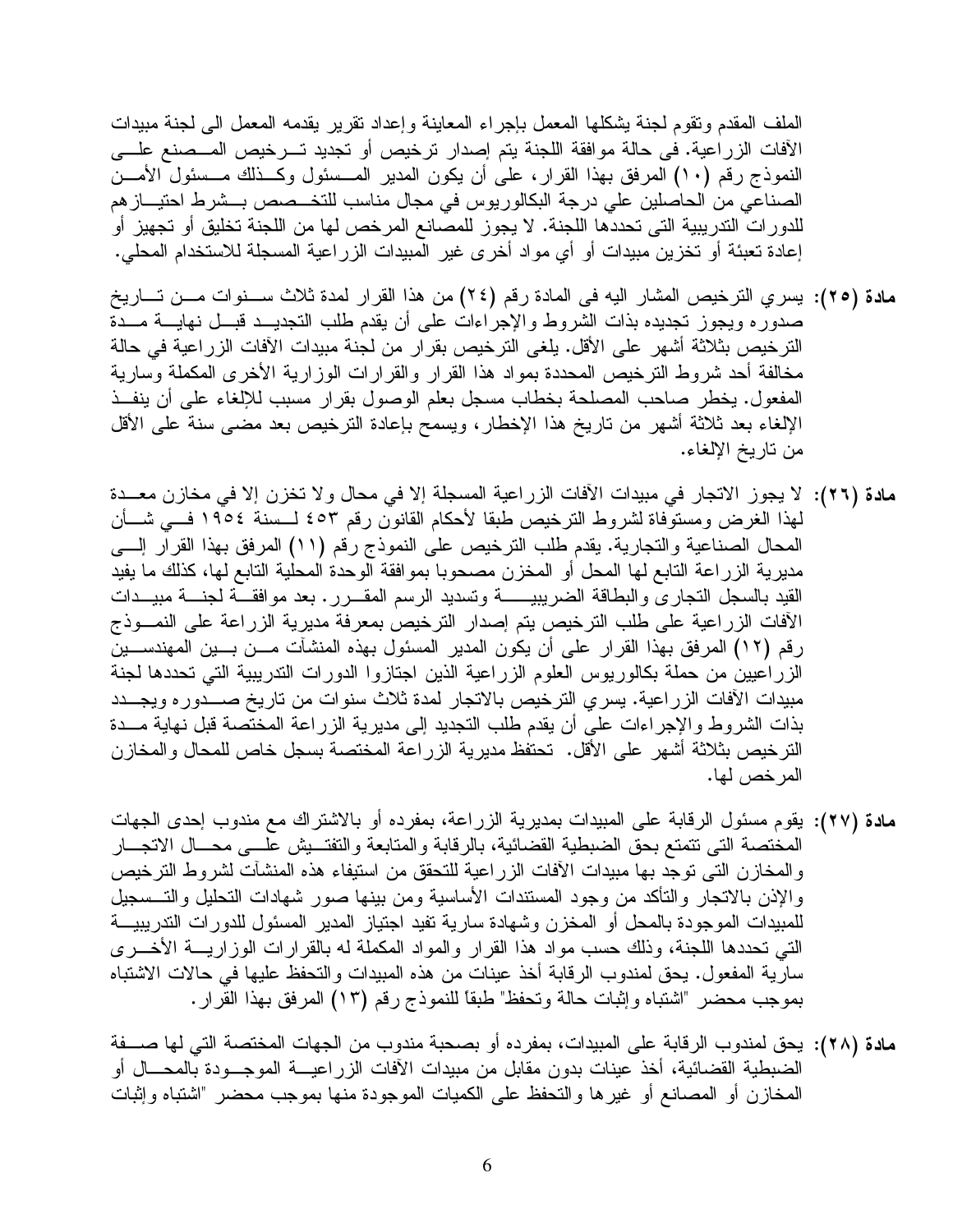حالة وتحفظ" يوقع عليه كل من مندوب الرقابة وصاحب المصلحة ويتم تخزين الكميات التسي تسم التحفظ عليها في أماكنها أو نتقل إلى مديرية الزراعة المختصة. نرســـل العينـــات المحـــرزة مــــع محضر التحفظ إلىي المعمل المركزي للمبيدات للقيام بتحليلها للتأكد من مدى صــــلاحيتها ومطابقتهــــا للمواصفات التي سجلت عليها. لا يتم التصرف في الكميات التي تم التحفظ عليهـــا إلا بعـــد ثبـــوت الصلاحية والمطابقة بناء على شهادة تحليل صادرة من المعمل المركزي للمبيدات. في حالة ثبـــوت عدم الصلاحية أو عدم المطابقة يتم إخطار صاحب المصلحة – في خطاب مسجل بعلم الوصــــول – بصورة من شهادة التحليل ويستمر التحفظ على المبيدات مع اتخاذ كافة الإجراءات القانونيــــة ضــــد المخالف .

- مادة (٢٩): في حالة الرغبة في إجراء تعديل في المحل أو المخزن المرخص له بالاتجار في مبيــدات الأفـــات الزراعية أو تخزينها يتقدم صاحب الترخيص بطلب إلى مديرية الزراعة المختــصـة والتـــى تقـــوم بدروها بفحص الطلب وإجراء المعاينة. وفي حالة موافقة مديرية الزراعة المختصة علـــي التعـــديلُ المطلوب يتم التأشير به في أصل الترخيص وفي السجل الخاص بقيد المحال والمخازن المسرخص لمها. يعتبر الترخيص لاغيا إذا تم إجراء التعديل دون موافقة مديرية الزراعة المختصة، ولا يجـــوز النظر في إجراءات إعادة الترخيص قبل توفيق أوضاعه.
- مادة (٣٠): يحق للجنة مبيدات الأفات الزراعية أن تقيد استخدام بعض المبيدات، حماية للصحة العامة والبيئـــة، وصحة المتعاملين مع هذه المبيدات، وسلامة المحاصيل الزراعية، وأمان المنتجات الغذائية، والحـــد من ظاهرة مقاومة الآفات لفاعلية تلك المبيدات، وفقا للشروط التي تحددها اللجنة. في هـــذه الحالــــة يجب أن يدون على البطاقات الاستدلالية الخاصة بها وبخط واضبح عبارة "تستخدم بُشروط" مع ذكر شروط الإستخدام في هذه البطاقة. في حالة المبيدات عالية الخطورة طبقا لتقسيم منظمـــة الـــصـحة العالمية، تميز عبوات هذه المبيدات ببطاقات استدلالية حمراء اللون. لا يسمح لأي منشأة أن تعمـــل بالاتجار أو نقوم بتخليق أو تجهيز أو إعادة تعبئة أو تخزين المبيدات مقيدة آلاستخدام أو المبيـــدات عالية الخطورة إلا في حالة اجتياز المدير المسئول لبرنامج ندريبي متقدم تحدده اللجنة.
- مادة (٣١): لا يجوز بيع المبيدات المسجلة "مقيدة الاستخدام" أو "عالية الخطورة" إلا بموجــب موافقـــة رســـمية ومعتمدة تصدرها مديرية الزراعة ونحرر بمعرفة مدير إدارة المكافحة بناء على نوصية المـــشرف الزراعي بعد معاينته للمساحة المطلوب علاجها والمحصول الموجود بها، ونتضمن الموافقة ما يلي: أ– المساحة المطلوب علاجها وموقعها ونوع المحصول الموجود بها. ب– اسم الآفة أو الآفات المستهدفه. ج– اسم المبيد الموصبي به وكميته ومعدل استخدامه. وفي جميع الأحوال يجب أن يعطي الناجر للمشتري فاتورة يبين فيها إسم المبيد وكميتــــه وصـــــورة المستحضر ونسبة المادة الفعالة فيه مع تسجيل رقم وناريخ الموافقة المنصوص عليهمـــا فـــي هـــذه المادة، وعلى الناجر أن يحتفظ بكل فوَّانير البيع وموافقاتٌ مديرية الزراعة المختصة على الأستخدام لمدة خمس سنو ات.
- مادة (٣٢): على كل من يرخص له بالاتجار في مبيدات الآفات الزراعية أو تخليقها أو تجهيزها أن يحتفظ بسجل مرقم ومختوم بخاتم مديرية الزراعة التابع لمها لقيد حركة هذه المبيدات، وعليه أن يحتفظ بهذا السجل لمدة خمس سنوات من تاريخ أخر قيد فيه، كما يجب تقديمه عند الطلب لمـــسئولي الرقابــــة علــــي المبدات.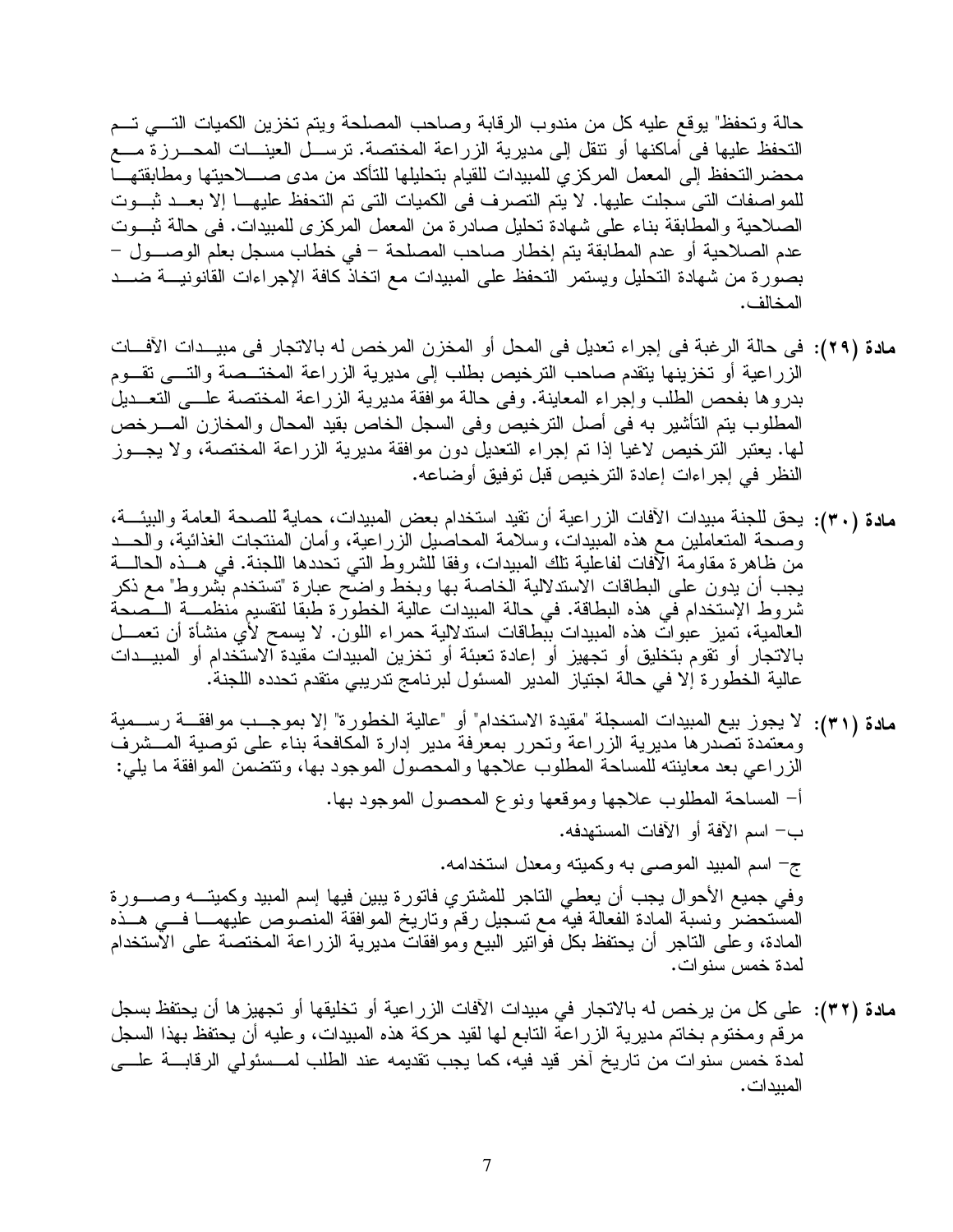- مادة (٣٣): يتم إجراء تحليل مبيدات الأفات الزراعية بغرض التسجيل أو الإفراج مـــن الجمـــارك أو الـــسماح بالنداول أو النجريب أو الناكد من الصلاحية بعد سداد صاحب المصلحة للنكاليف النبي تحددها لجنسة مبيدات الأفات الزراعية. يتم التحليل بالمعمل المركزى للمبيدات وفقا لطرق قياسية معتمـــدة، وفـــي حالة عدم وجود هذه الطرق، يتم الاستعانة بالطرق المدونة بملفات تسجيل المبيدات مع إصدار شهادة التحليل وإرسالها إلىي اللجنة مدونا عليها الملاحظات وذلك فورالانتهاء من عملية التحليل، ويخطـــر صاحب المصلحة بنتيجة التحليل. في حالة العينات التي يتم سحبها بغرض التفتيش يكـــون التحليـــل بدون مقابل.
- مادة (٣٤): يقوم المعمل المركزي للمبيدات بأخذ عينات، بواقع عينة واحدة لكل ٢٥ طن أو أقل– مـــن كـــل تشغيله أو لوط، من رسائل المبيدات المستوردة أو المصنعة أو المجهزة أو المعاد تعبئتها "محلياً" وفقاً للنموذج رقم (١٤) المرفق بهذا القرار ، أو من المبيدات المطلوب تمديد فترة صلاحيتها وذلك لإجراء التحاليل اللازمة للتحقق من مطابقتها للمواصفات الفنية المسجله عليها، مع إصدار شـــهادة التحليـــل طبقا للنموذج رقم (١٥) المرفق بهذا القرار . وفي حالة النحقق من هذه المطابقة، نصدر الموافقـــة الفنية على الإفراج الجمركي بتوقيع أمين لجنة مبيدات الأفات الزراعية.
- مادة (٣٥): يقوم مندوب قسم الرقابة بالمعمل المركزي للمبيــدات بتحرير محضر طبقــا للنمــوذج رقــم (١٦) المرفق بهذا القرار ينص على أخــذ خمسة مكررات لكل عينة من العينات المسحوبة مـــن رســـائل المبيدات المستوردة أو المجهزة أو المعاد تعبئتها محليا، وتحرز هذه المكـــررات بالـــشمع الأحمــــر المدعوم بخاتم مندوب الرقابة، وخاتم صاحب المصلحة أو من ينوب عنه. ترسل ثلاثة مـــن هـــذه المكررات إلى المعمل المركزي للمبيدات الذي يقوم باجراء التحاليل المطلوبة على إحــداها، ويـــتم الاحتفاظ بالمكررتين الثانية والثالثة لدى فسم الرقابة على المبيدات بالمعمـــل المركـــزي للمبيـــدات، ونسلم المكررتان الرابعة والخامسة لصاحب المصلحة للاحتفاظ بهما مع نوقيعه باســـنلامهما علــــي محضر أخذ المكررات.
- مادة (٣٦): في حالة الاعتراض حول نتيجة التحليل التي يصدر ها المعمل المركزي للمبيدات، يمكــن لـــصـاحب المصلحة النقدم بتظلم من نتيجة التحليل خلَّال مدة لا نتجاوز خمسة عُشر بوما من ناريخ إخطـــار ه بالنتيجة ويرفق بطلب التظلم ما بلبي: أ– الإيصال الدال على أداء ر سم التظلم. ب– الإيصال الدال على سداد تكاليف إعادة التحليل. ج– المكررتان المحفوظتان لديه النزاما بالمنطلبات الواردة في هذا القرار والمواد المكملة له ومواد الُّقرار ات الوزارية الأخرى سارية المفعول. يقوم المعمل المركز ي للمبيدات بإعادة التحليل على إحدى المكر ر نين الموجـــودنين لـــدى صـــــاحب المصلحة بعد النأكد من مطابقتهما للمكررتين المحفوظتين بقسم الرقابة على المبيدات وذلك من حيث البيانات والتوقيعات والأختام المحررة على هذه المكررات بمعرفة لجنة فنية نشكل من غير السذين اشتركوا في إجراء التحليل الأول، ويتم التحليل في حضور المنظلم أو مندوب عنه وذلك بعد إخطاره رسميا بالموعد المحدد للقيام بإعادة التحليل. يعتبرُّ النظلم لاغيا ۖ في حالة تخلف المنظلم عن الموعد الْمَحْدْد لإعادة التحليل أو العبْثُ بالعينات المحفوظَّة لديه، أو في حالَّة مطابقة نتائج إعادة التحليل مع نتائج التحليل الأول. في حالة ثبوت صحة النظلم برد إلى صـاحبه نكاليف إعادة التحليل، وفي جميعٌ الحالات نعتبر نتيجة إعادة النحليل نهائية، ولا يجوز الاستعانة بمكررات أو عينات أخرى للتحليل. ُ